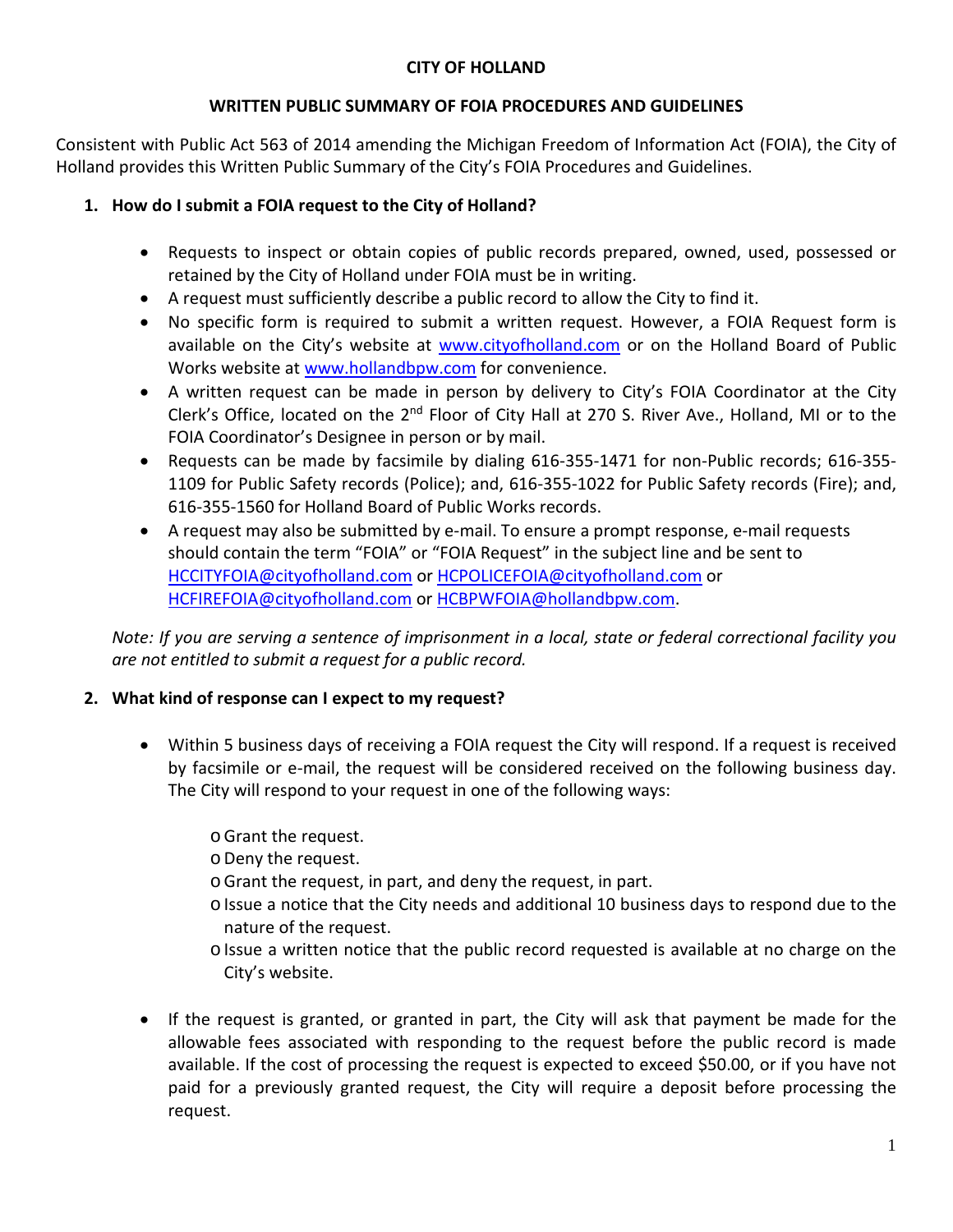## **3. What are the City's fee deposit requirements?**

- The City will estimate the total fee for processing the request. If the City's good faith fee estimate shows that the fee will exceed \$50.00, then the City will require a deposit in the amount of 50% of the total estimated fee. When the City requests the deposit it will provide you a non-binding best efforts estimate of how long it will take to process the request after the City receives your deposit.
- If the City receives a request from a person who has not paid the City for copies of a previously granted request, then the City will require a deposit of 100% of the estimated processing fee before it begins a new search for a public record. Such deposit will be required when all of the following conditions exist:
	- othe final fee for the prior written request is not more than 105% of the estimated fee;
	- othe public records made available contained the information sought in the prior written request and remain in the City's possession;
	- o the public records were made available to the individual, subject to payment, within the time frame estimated by the City to provide the records;
	- o90 days have passed since the City notified the individual in writing that the public records were available for pickup or mailing;
	- othe individual is unable to show proof of prior payment to the City; and
	- o the City has calculated a detailed itemization supporting the increased estimated fee deposit for the current written request.
- The City will not require the 100% estimated fee deposit if any of the following apply:
	- othe person making the request is able to show proof of prior payment in full to the City; othe City is paid in full for all applicable prior written requests; or
		- o365 days have passed since the person made the request for which full payment was not made to the City.

## **4. How does the City calculate FOIA processing fees?**

- A fee will not be charged for the cost to search, examine, review and delete and separate exempt from nonexempt information unless not charging a fee would result in unreasonably high costs to the City because of the nature of the request in the particular instance, and the City specifically identifies the nature of the unreasonably high costs.
- The City may charge and collect a fee for the following six items:
	- **1)** Labor costs for searching, locating and examining a requested public record, but only when failure to charge for such costs will result in unreasonably high costs to the City.
	- **2)** Labor costs for review of a record and to separate and delete information exempt from disclosure, but only when failure to charge for such costs will result in unreasonably high costs to the City.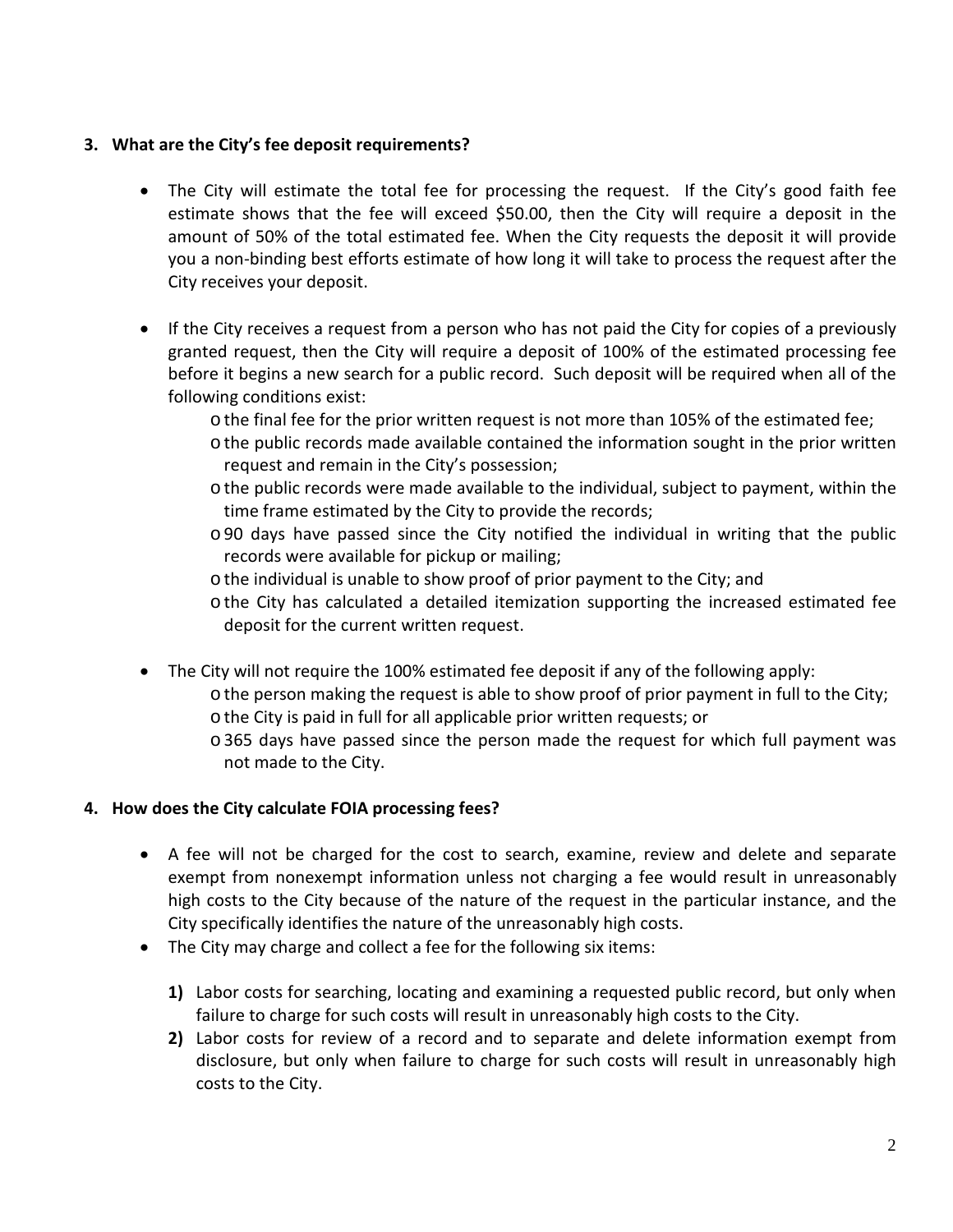- **3)** The cost of computer discs, computer tapes or other digital or similar media when the requester asks for records in non-paper physical media.
- **4)** The cost of duplication or publication, not including labor, of paper copies of public records.
- **5)** Labor costs for duplication or publication, which includes making paper copies, making digital copies, or transferring digital public records to non-paper physical media or through the Internet.
- **6)** The cost to mail or send a public record to a requestor.

## **Labor Costs**

- o All labor costs will be estimated and charged in 15 minute time increments with all partial time increments rounded down.
- o Labor costs will be charged at the hourly wage of the lowest-paid City employee able to do the work in the specific fee category, regardless of who actually performs the work.
- o Labor costs will also include a charge to cover or partially cover the cost of fringe benefits

# **Non-paper Physical Media**

- o The cost for records provided on non-paper physical media, such as computer discs, computer tapes or other digital or similar media will be at the actual and most reasonably economical cost for the non-paper media.
- o This cost will only be charged if the City has the technological capability necessary to provide the public record in the requested non-paper physical media format.

## **Paper Copies**

- $\circ$  Paper copies of public records made on a standard letter (8  $\frac{1}{2}$  x 11) or legal (8  $\frac{1}{2}$  x 14) sized paper will not exceed \$.10 per sheet of paper. Copies for non-standard sized sheets paper will reflect the actual cost of reproduction.
- o The City may provide records using double-sided printing, if cost-saving and available.

## **Mailing Costs**

- o The cost to mail public records will use a reasonably economical and justified means.
- o The City may charge for the least expensive form of postal delivery confirmation.
- o No cost will be made for expedited shipping or insurance unless requested.

## **5. How do I qualify for a reduction of processing fees?**

• The City may waive or reduce the fee associated with a request when City determines that a waived or reduced fee is in the public interest because the labor and resources expended in producing the requested information is considered as primarily benefitting the general public. The City will waive the first \$10.00 of a specific public records request, but will charge such fee if any request is made in an effort to avoid charges otherwise allowed under the Procedures and Guidelines policy.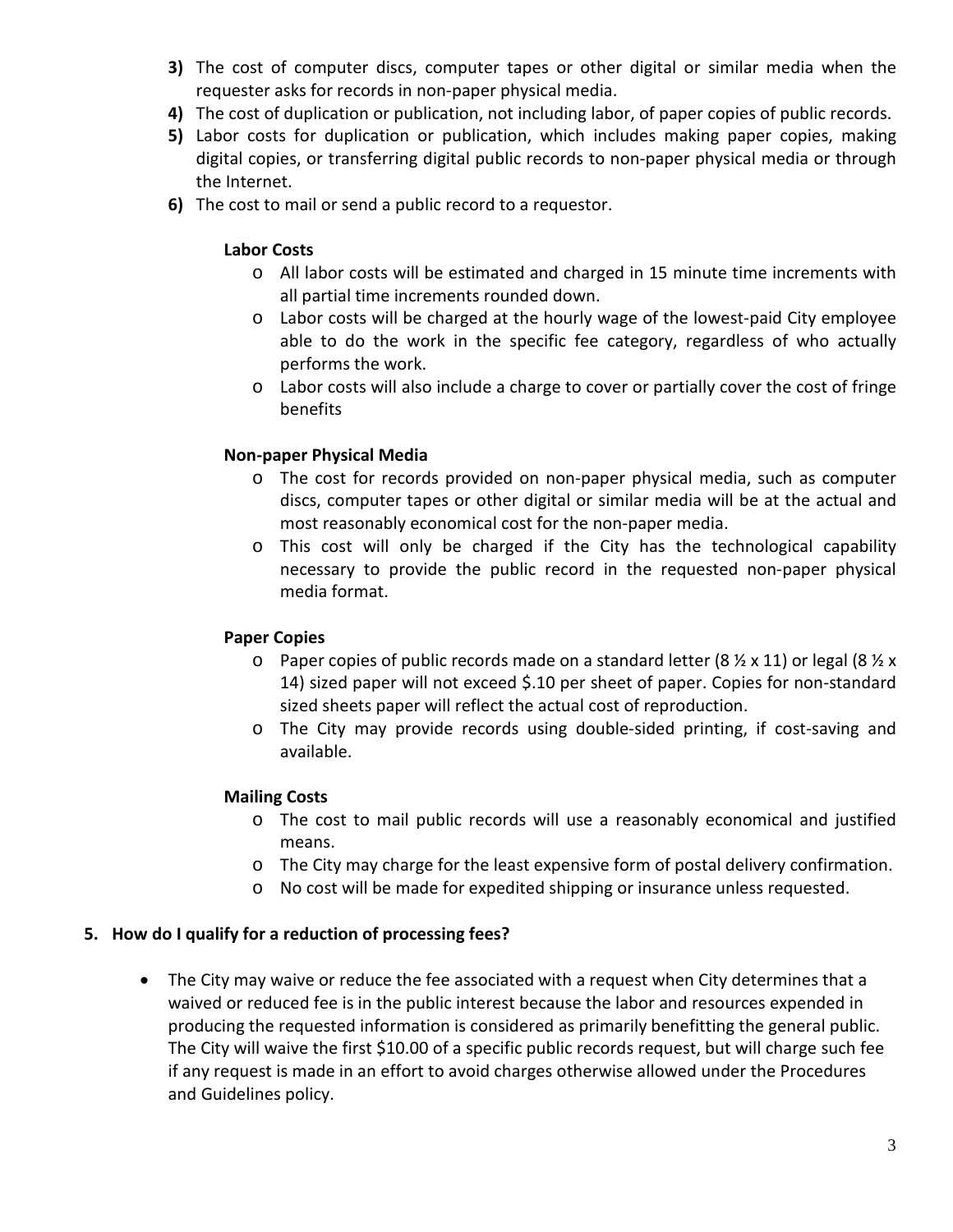- The City will discount the first \$20.00 of the processing fee for a request if you submit and affidavit stating that you are:
	- oindigent and receiving specific public assistance; or
	- oif not receiving public assistance, stating facts showing that you lack the ability to pay because of your lack of income or other financial resources.
- You are not eligible to receive the \$20.00 waiver if you:
	- ohave previously received discounted copies of public records from the City twice during the calendar year; or
	- oare requesting information on behalf of other persons who are offering or providing payment to you to make the request.
- An affidavit is a sworn statement. For your convenience, the City has provided an Affidavit of Indigence form for the waiver of FOIA fees on its website.
- The City will waive the fee for a nonprofit organization which meets all of the following conditions:
	- othe organization is designated by the State under federal law to carry out activities under the Developmental Disabilities Assistance and Bill of Rights Act of 2000 and the Protection and Advocacy for Individuals with Mental Illness Act;
	- o the request is made directly on behalf of the organization or its clients'
	- othe request is made for a reason wholly consistent with the provisions of federal law under Section 931 of the Mental Health Code; and
	- othe request is accompanied by documentation of the organization's designation by the **State**

# **6. How may I challenge the denial of a public record or an excessive fee?**

• Appeal of a Denial of a Public Record

If you believe that all or a portion of a public record has not been disclosed or has been improperly exempted from disclosure, you may file an appeal of the denial with the City Manager. The appeal must be in writing, state the word "appeal" and identify the reason or reasons you are seeking a reversal of the denial.

Within 10 business days of receiving the appeal the City Manager will respond in writing by:

- o reversing the disclosure denial;
- o upholding the disclosure denial; or
- o reverse the disclosure denial, in part, and uphold the disclosure denial, in part.

Whether or not you submitted an appeal of a denial to the City Manager, you may file a civil action in Ottawa County Circuit Court within 180 days after the City's final determination to deny your request. Should you prevail in the civil action the court will award you reasonable attorneys' fees, costs and disbursements. If the court determines that the City acted arbitrarily and capriciously in refusing to disclose or provide a public record, the court shall award you damages in the amount of \$1,000.00.

• Appeal of an Excessive FOIA Processing Fee